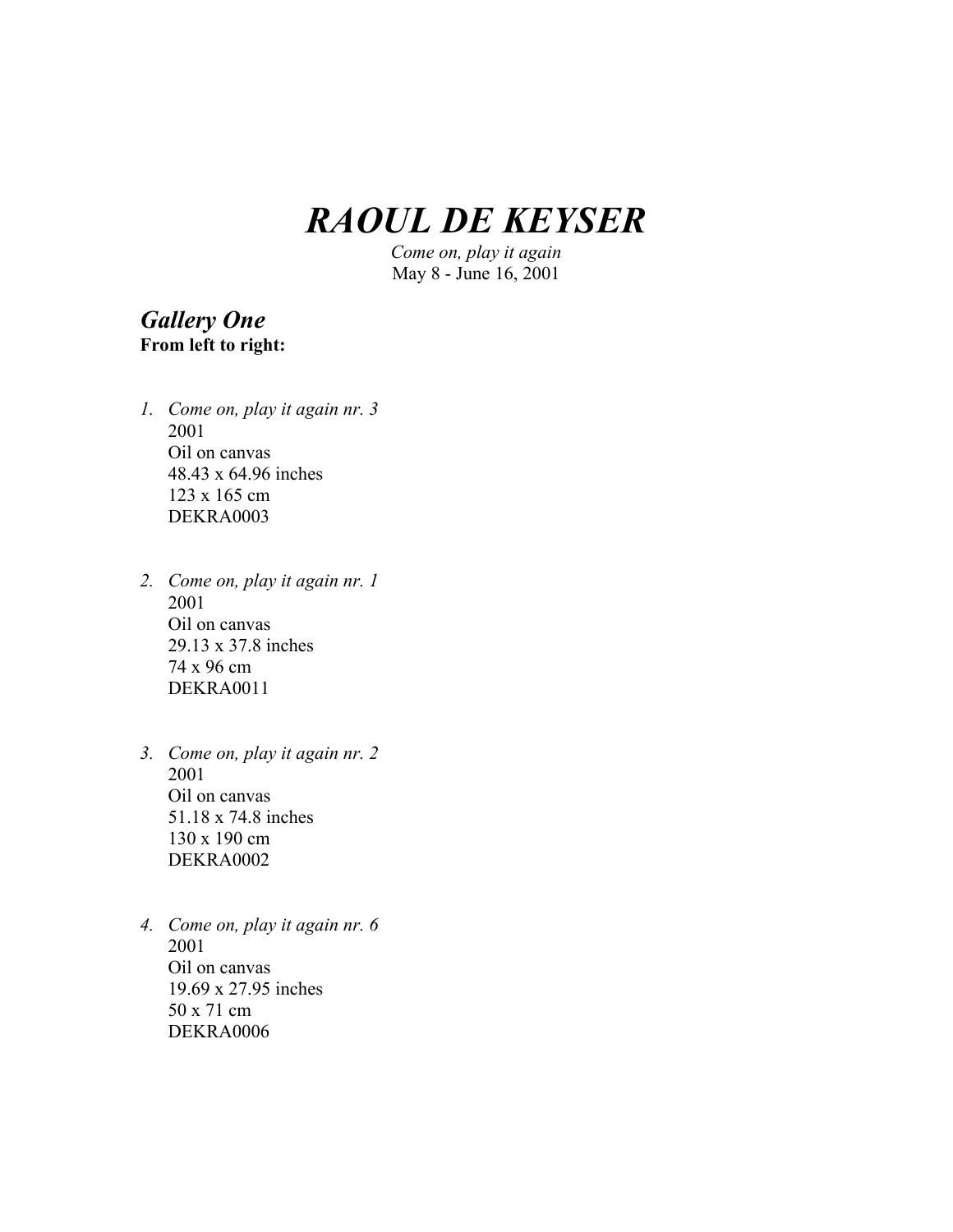*Page 2; checklist Raoul De Keyser, May 8 - June 16, 2001*

## *Gallery Two*

*1. Come on, play it again nr. 5* 2001 Oil on canvas 64.96 x 48.43 inches 165 x 123 cm DEKRA0005

#### *Gallery Three* **From left to right:**

- *1. Come on, play it again nr. 7* 2001 Oil on canvas 27.95 x 19.69 inches 71 x 50 cm DEKRA0007
- *2. Come on, play it again nr. 4* 2001 Oil on canvas 74.8 x 48.03 inches 190 x 122 cm DEKRA0004
- *3. Come on, play it again nr. 9* 2001 Oil on canvas 27.95 x 19.69 inches 71 x 50 cm DEKRA0009